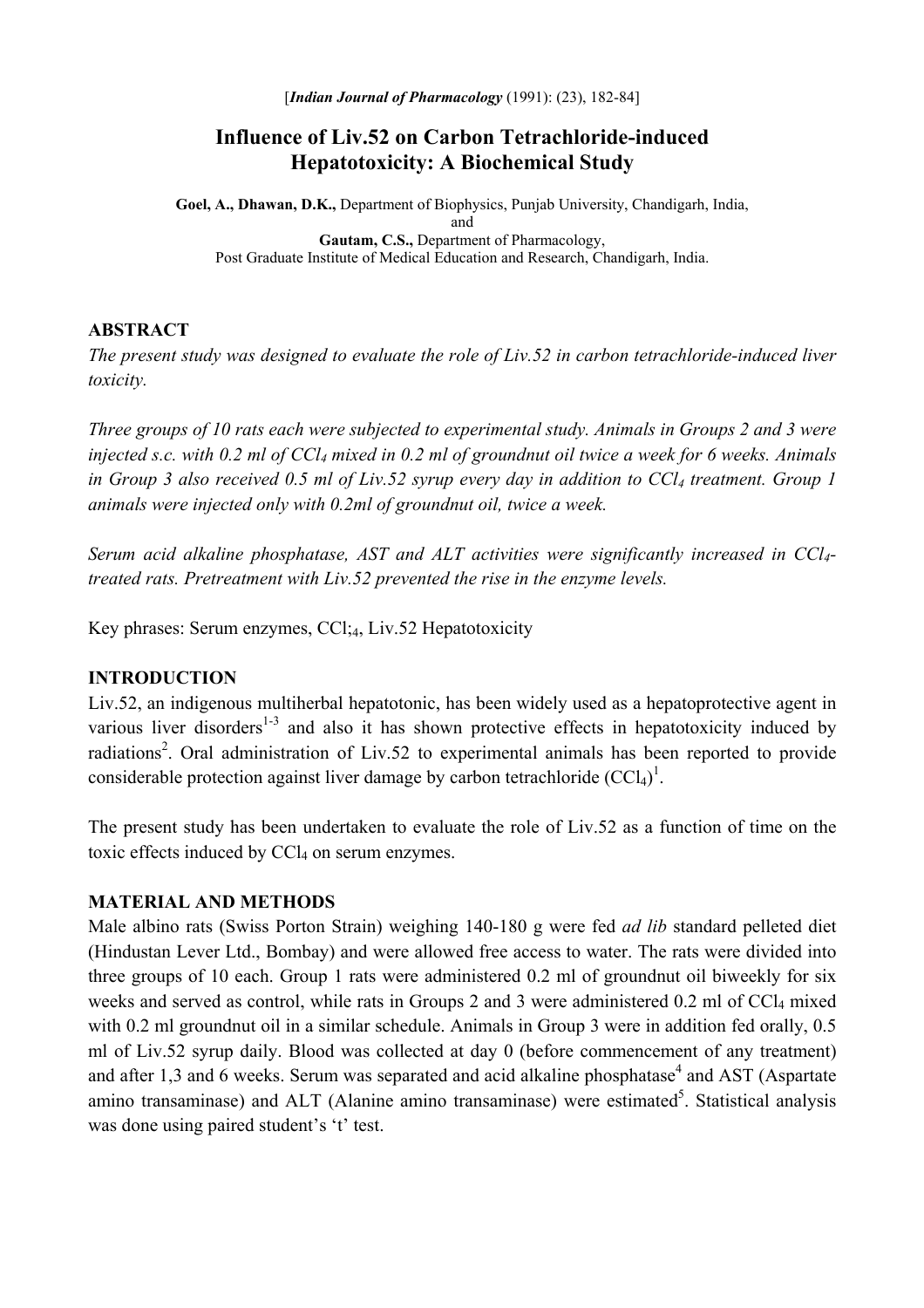Composition of Liv.52: Each 5 ml of Liv.52 syrup contains: *Capparis spinosa* (34 mg), *Cichorium intybus* (34 mg), *Solanum nigrum* (16 mg), *Cassia occidentalis* (8 mg), *Terminalia arjuna* (16 mg), *Achillea millefolium* (8 mg) and *Tamarix gallica* (8 mg).

## **OBSERVATIONS**

Serum alkaline phosphatase and acid phosphatase activity were significantly increased in  $CCl_4$  – treated rats (Group 2) after one week's treatment (Table 1). However, in Liv.52 – treated animals (Group 3),  $CCI<sub>4</sub>$  failed to raise the enzyme levels.

| Table: Alterations in the enzyme activities of serum alkaline phosphatase, acid phosphatase, AST and ALT following<br>treatment with Liv.52 to rats intoxicated with carbon tetrachloride |               |                        |                    |                     |                      |
|-------------------------------------------------------------------------------------------------------------------------------------------------------------------------------------------|---------------|------------------------|--------------------|---------------------|----------------------|
| Enzyme                                                                                                                                                                                    | Group         | Time period (in weeks) |                    |                     |                      |
|                                                                                                                                                                                           |               | Day $0$                |                    | 3                   | 6                    |
| Serum alkaline phosphatase<br>(K.A.U./100 ml of serum)                                                                                                                                    | $\mathsf{A}$  | $10.75 \pm 0.62$       | $11.18 \pm 1.10$   | $11.49 \pm 1.13$    | $12.93 \pm 1.94$     |
|                                                                                                                                                                                           | B             | $11.21 \pm 1.05$       | $14.06 \pm 3.05*$  | $18.30 \pm 2.89**$  | $30.89 \pm 4.75***$  |
|                                                                                                                                                                                           | $\mathcal{C}$ | $10.99 \pm 0.96$       | $11.82 \pm 0.71$   | $12.91 \pm 2.22$    | $14.55 \pm 1.73$     |
| Serum<br>acid<br>phosphatase<br>(K.A.U./100ml of serum)                                                                                                                                   | A             | $2.64 \pm 0.54$        | $2.56 \pm 0.60$    | $2.37 \pm 0.54$     | $2.33 \pm 0.42$      |
|                                                                                                                                                                                           | B             | $2.35 \pm 0.79$        | $3.13 \pm 0.49$    | $2.71 \pm 0.46$     | $3.18 \pm 0.33$      |
|                                                                                                                                                                                           | $\mathcal{C}$ | $3.09 \pm 0.71$        | $2.97 \pm 0.55$    | $2.50 \pm 0.67$     | $2.65 \pm 0.25$      |
| AST (I.U./L of serum)                                                                                                                                                                     | $\mathsf{A}$  | $11.42 \pm 2.20$       | $13.12 \pm 3.60$   | $12.71 \pm 1.11$    | $13.00 \pm 2.91$     |
|                                                                                                                                                                                           | B             | $12.37 \pm 3.06$       | $14.32 \pm 2.50$   | $25.77 \pm 5.38**$  | $41.57 \pm 4.59$ *** |
|                                                                                                                                                                                           | $\mathcal{C}$ | $12.09 \pm 2.81$       | $13.98 \pm 2.92$   | $15.57 \pm 3.28*$   | $17.71 \pm 4.07*$    |
| $ALT$ (I.U./L of serum)                                                                                                                                                                   | A             | $9.07 \pm 1.95$        | $11.12 \pm 1.78$   | $13.57 \pm 3.29$    | $12.00 \pm 2.68$     |
|                                                                                                                                                                                           | B             | $8.68 \pm 2.03$        | $14.25 \pm 1.91**$ | $32.14 \pm 5.44***$ | $46.50 \pm 10.39***$ |
|                                                                                                                                                                                           | $\mathcal{C}$ | $9.86 \pm 146$         | $13.21 \pm 2.31$   | $18.00 \pm 3.81*$   | $15.16 \pm 2.80*$    |
| Values are mean $\pm$ SD of 10 determinations. A=Control; B=CCl <sub>4</sub> -treated; C=CCl <sub>4</sub> + Liv.52.<br>* $p<0.05;$ ** $p<0.01;$ *** $p<0.001$ .                           |               |                        |                    |                     |                      |

AST and ALT levels of  $CCl_4$  – treated animals registered an increasing trend after 1 week, which continued upto 6 weeks. Simultaneous treatment with Liv.52 demonstrated a beneficial effect and the animals showed a marginal rise in AST and ALT activities.

### **REFERENCES**

- 1. Karandikar, S.M., Joglekar, G.V., Chitale, G.K. and Balwani, J.H. Protection by indigenous drugs against hepatotoxic effects of carbon tetrachloride – A long-term study. *Acta Pharmacol. et Toxicol.* (1963): 20, 274-80.
- 2. Saini, N.R. and Saini, N. Liv.52 protection against radiation-induced lesions in mammalian liver. *Radiobiol. Radiother.* (1985): 26, 279-82.
- 3. Dhumal, M.S., Mane, I.H. and Patel, S.S. Effect of Liv.52 on carbon tetrachloride-induced hepatotoxicity in rabbits. *Ind. J. Pharmacol.* (1989): 21, 96.
- 4. Wooton, I.D.P. Microanalysis: In: Medical Biochemistry, London, J & A Churchill, 1964;  $101 - 5$ .
- 5. Reitman, S. and Frankel, S. A colorimetric method for the determination of serum glutamic oxaloacetic acid and glutamic pyruvic transaminases. *Am. J. Clin. Pathol.* (1957): 56, 63.